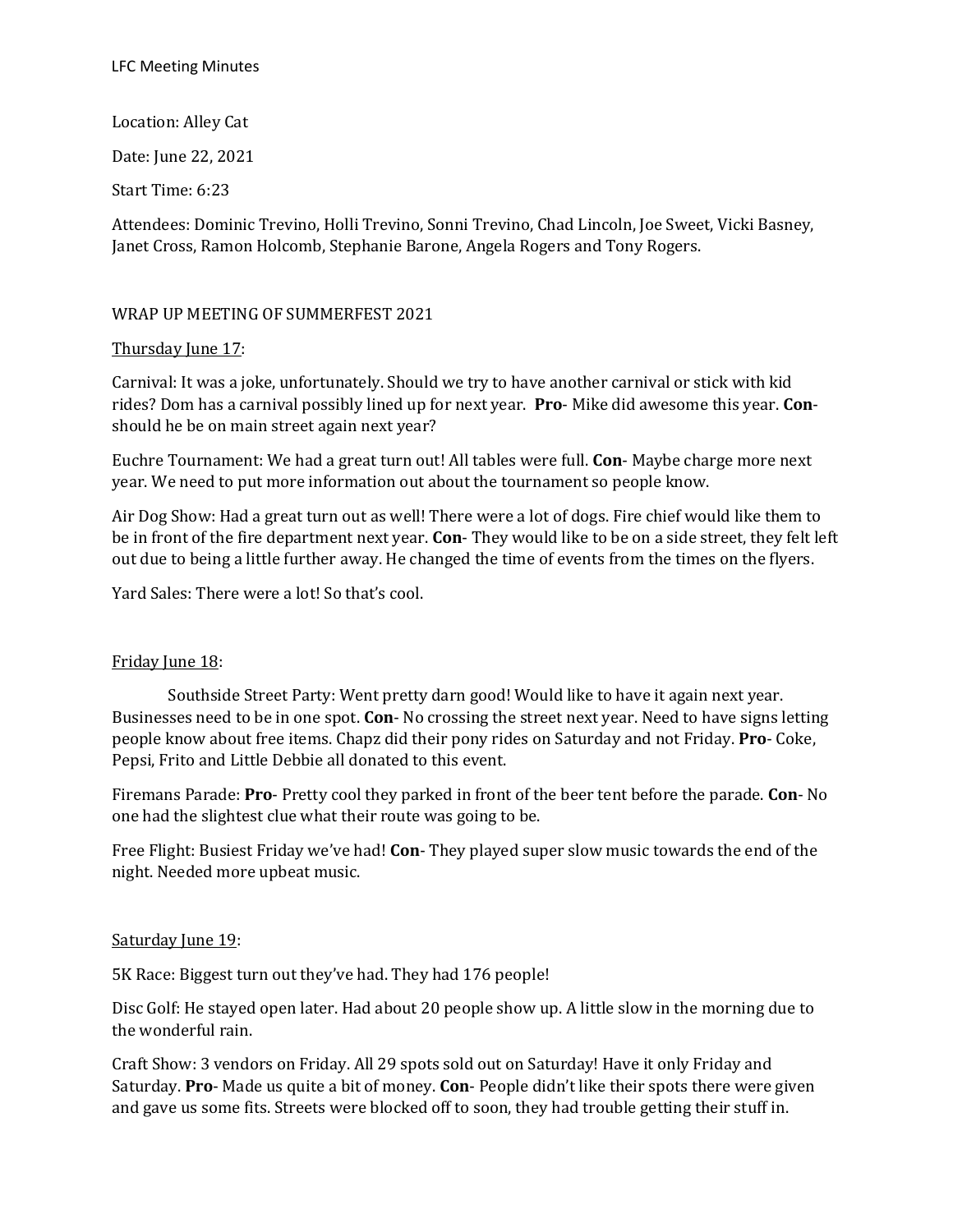Chicken Dinner: It did happen. Did they clean up their mess....NO. If they wish to continue to be a part of Summerfest, they need to clean up after themselves. It is unnecessary that they left it the way they did.

Car Show: 74 cars registered. A total of 77 altogether. **Pro**- Has a lot of support of our local businesses. **Con**- Needs more space, 2 blocks would be great.

Pin Up Contest: Super great event! Had a huge turn out. Will be doing it again next year.

Kayak Race: Credit union is in charge of this event. Had 10 people registered. **Con**- Rain scared them so they started it early. People missed out.

Parade: Went pretty well. **Con**- Cops started the parade early! No one told them to go. No one knew the route.

Tractor Pull/Ice Cream Social: Went well. Good turn out.

Unity Tent: Went well.

Corn Hole: Didn't have a great year. Had a team back out last minute. Weather scared people away. They will continue to do the event.

Trixy Tang: Killer band! They are already booked for next year. They are super pumped to come back. They loved our town and how energetic we are!

Beer Tent: Very successful! Friday was the busiest Friday we've had! Thank you pin up contest. Saturday was amazing! We sold 33 kegs of beer out of 34!! We have about 6 cases left of the white claw teas. 50-75 of the wines. We grossed \$13,020 for the three days. After we deduct from our supplies of ice, cups, tent, bands, security, clean up, porta johns, youth ball, buying more claws and mikes, we will be down to a little over \$1,000. We will have more once we get our refunds from the alcohol not opened, the cans and porta johns. Next year we need to up our cover charge from \$2 to \$5 and keep our beer prices the same. We could use 2 more johns and we for sure need light over the johns! We will be going back to wrist bands next year, two different colors, one color for Friday and one color for Saturday. No minors after 9?? We also need to cut back on our choice of white claws. Keep it simple and maybe just do black cherry and raspberry.

Fireworks- Huge hit like always.

Even though we had a very rough start to our Summerfest, it turned out pretty well! No rain can stop our event! We need to start working on Summerfest in August. Fallfest won't take long to plan.

# RANDOMS:

Fire department would like to do the water battle again. They would like to have it against another fire department. They will also have it for the kids.

Possibly have bingo on Thursday and Friday? Open at noon. Make an announcement on Facebook to see if anyone would like to run it. Just an idea.

Need more barrels and trash bags around.

Mikes rides were so much cleaner and more functional than the other rides. The game prizes were terrible, especially for \$5 a game. Maybe Mike can be here all 3 days and have more for next year.